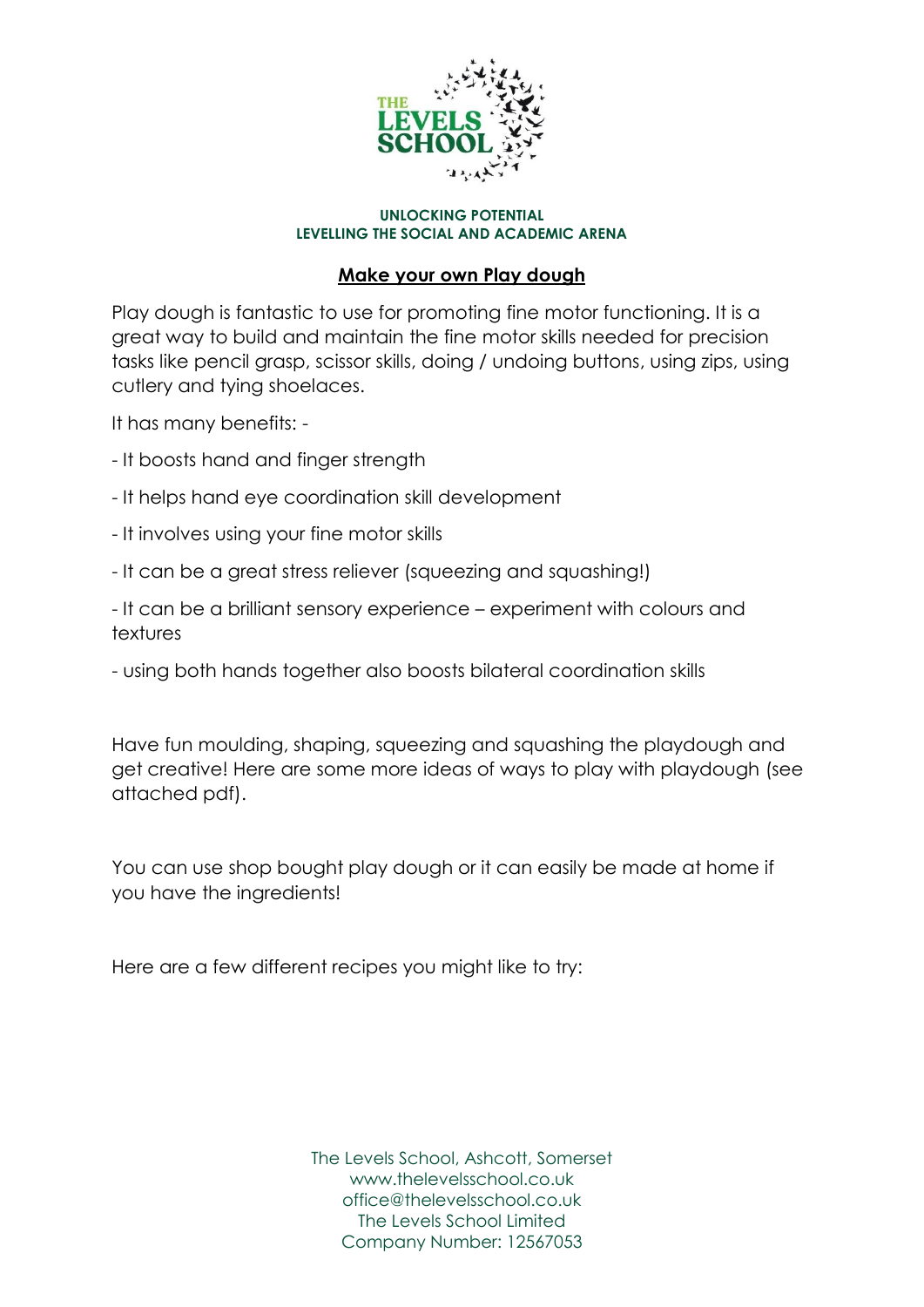

# **Simple Playdough recipe**

2 cups plain flour

1 cup salt

1 tbsp oil

1 cup cold water

2 drops liquid food colouring – any colour of your choosing

1. Mix the flour and salt together in a large mixing bowl.

2. Add the cold water, oil and drops of food colouring and mix together really well.

3. Take your dough out of the bowl and onto a flat surface eg: a chopping board or some greaseproof paper. You may need to sprinkle with a little flour if the dough is sticky.

4. Knead vigorously for a few minutes, until your dough feels like playdough and all of the stickiness has gone.

If your dough is too wet, add a little extra flour and carry on kneading. If your dough is too dry add a little cold water and carry on kneading. Make sure you add any extra ingredients a little bit at a time.

Now you can have fun with your dough and get creative!

When you have finished – you can store in a pot in the fridge or wrap with cling film or in a zip lock bag.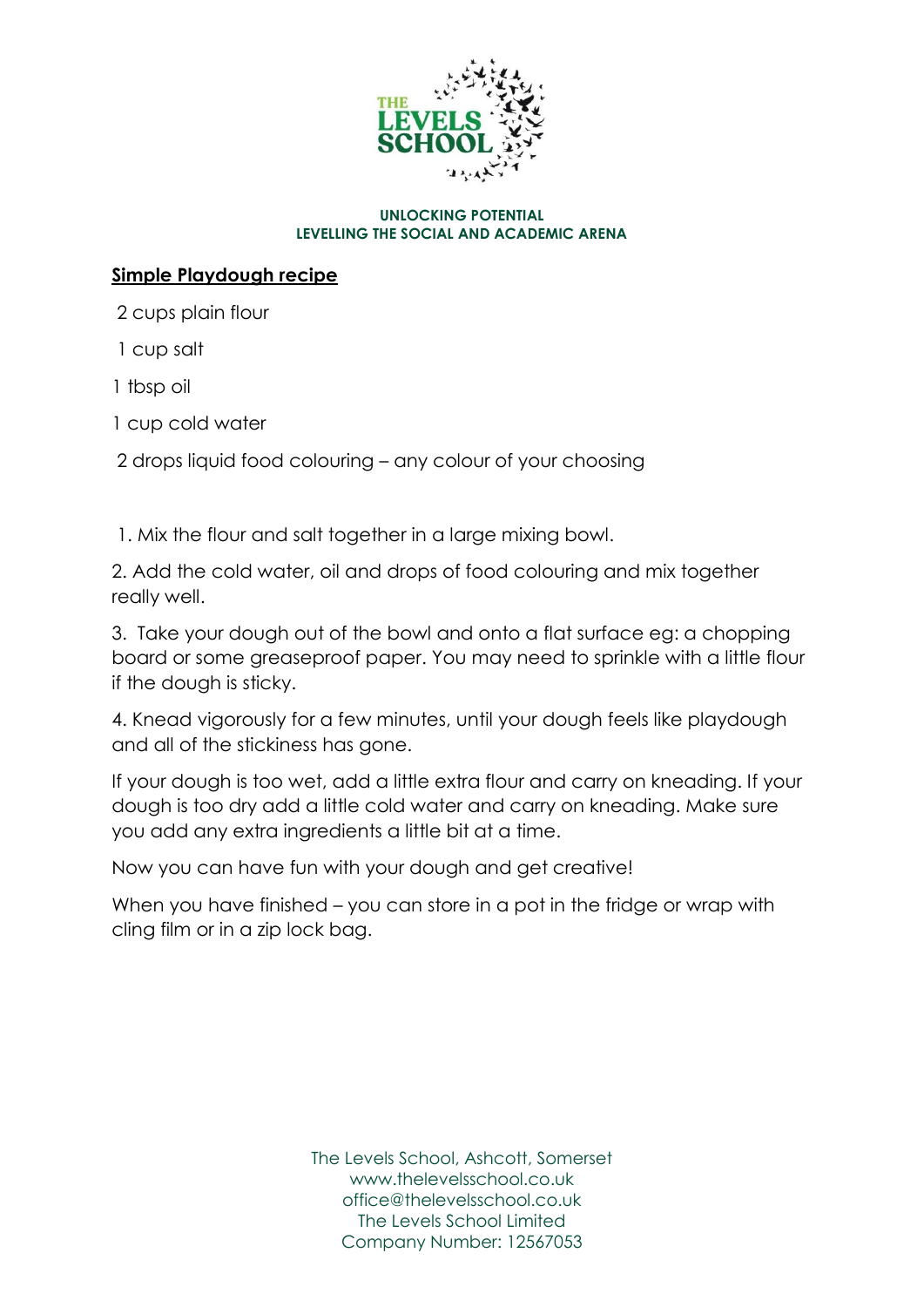

## **Super Stretchy Play dough recipe**

2 ½ cups strong white flour

1 tablespoon cream of tartar

½ cup of oil

½ cup of boiling water

Food colouring

Glitter (optional)

- 1) Mix the flour, cream of tartar and oil together in a mixing bowl
- 2) Add several drops of food colouring.
- 3) Add ½ cup of boiling water to the ingredients
- 4) Add glitter if you have some
- 5) Stir the mixture until well mixed together
- 6) Allow to cool until just warm. Then roll out onto a flat surface and knead it for about 5 minutes. Then it's ready to play with – have fun!